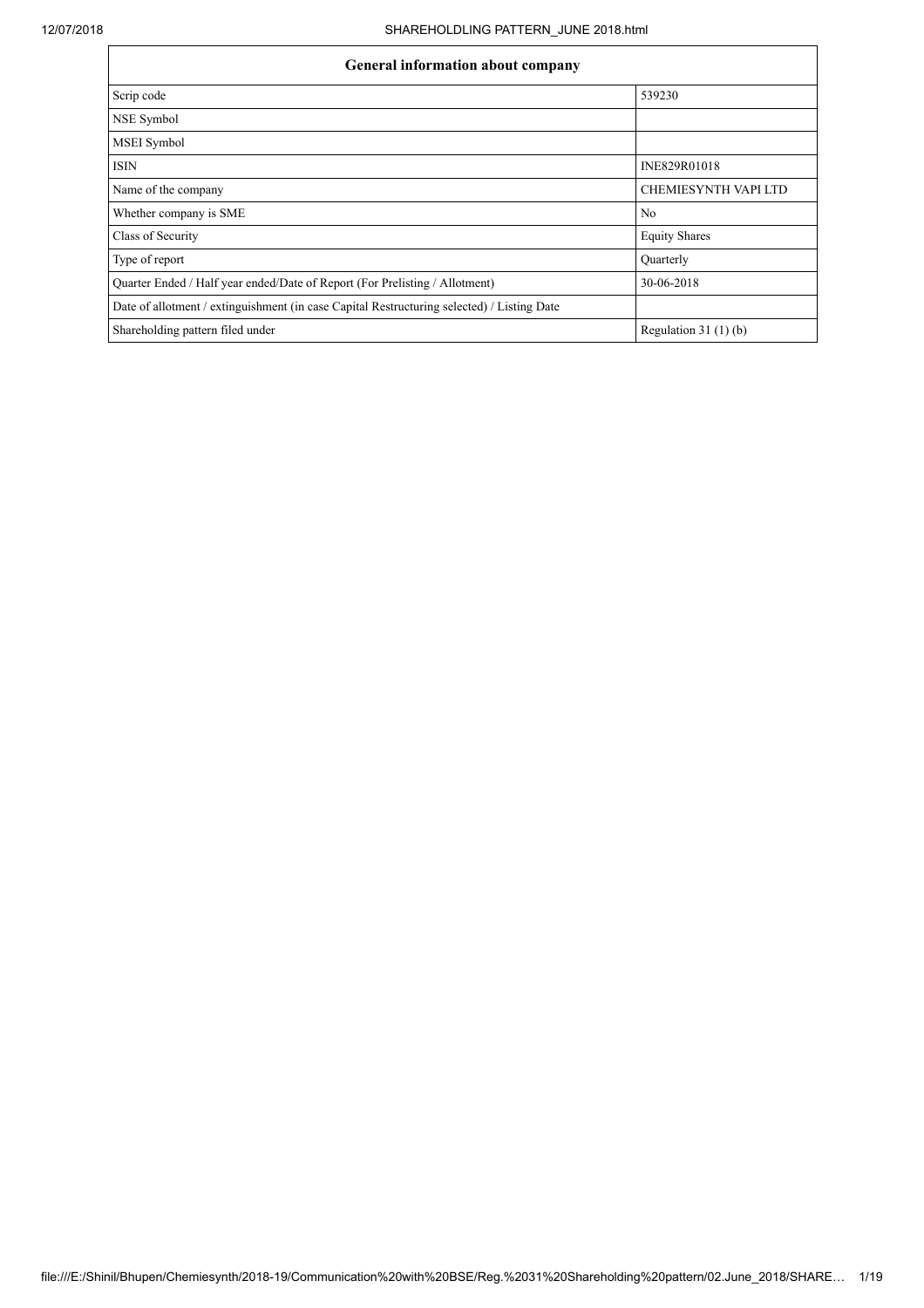|                | <b>Declaration</b>                                                                        |                |                                |                       |                             |
|----------------|-------------------------------------------------------------------------------------------|----------------|--------------------------------|-----------------------|-----------------------------|
| Sr.<br>No.     | Particular                                                                                | Yes/No         | Promoter and<br>Promoter Group | Public<br>shareholder | Non Promoter-<br>Non Public |
| 1              | Whether the Listed Entity has issued any partly paid up shares?                           | N <sub>0</sub> | N <sub>o</sub>                 | N <sub>0</sub>        | N <sub>0</sub>              |
| $\overline{2}$ | Whether the Listed Entity has issued any Convertible Securities<br>ີ                      | No             | N <sub>0</sub>                 | N <sub>0</sub>        | No                          |
| 3              | Whether the Listed Entity has issued any Warrants?                                        | N <sub>0</sub> | N <sub>o</sub>                 | N <sub>0</sub>        | N <sub>0</sub>              |
| $\overline{4}$ | Whether the Listed Entity has any shares against which<br>depository receipts are issued? | N <sub>o</sub> | N <sub>0</sub>                 | N <sub>0</sub>        | No                          |
| 5              | Whether the Listed Entity has any shares in locked-in?                                    | N <sub>0</sub> | N <sub>o</sub>                 | N <sub>0</sub>        | No                          |
| 6              | Whether any shares held by promoters are pledge or otherwise<br>encumbered?               | No             | N <sub>o</sub>                 |                       |                             |
| 7              | Whether company has equity shares with differential voting<br>rights?                     | N <sub>0</sub> | N <sub>0</sub>                 | N <sub>0</sub>        | No                          |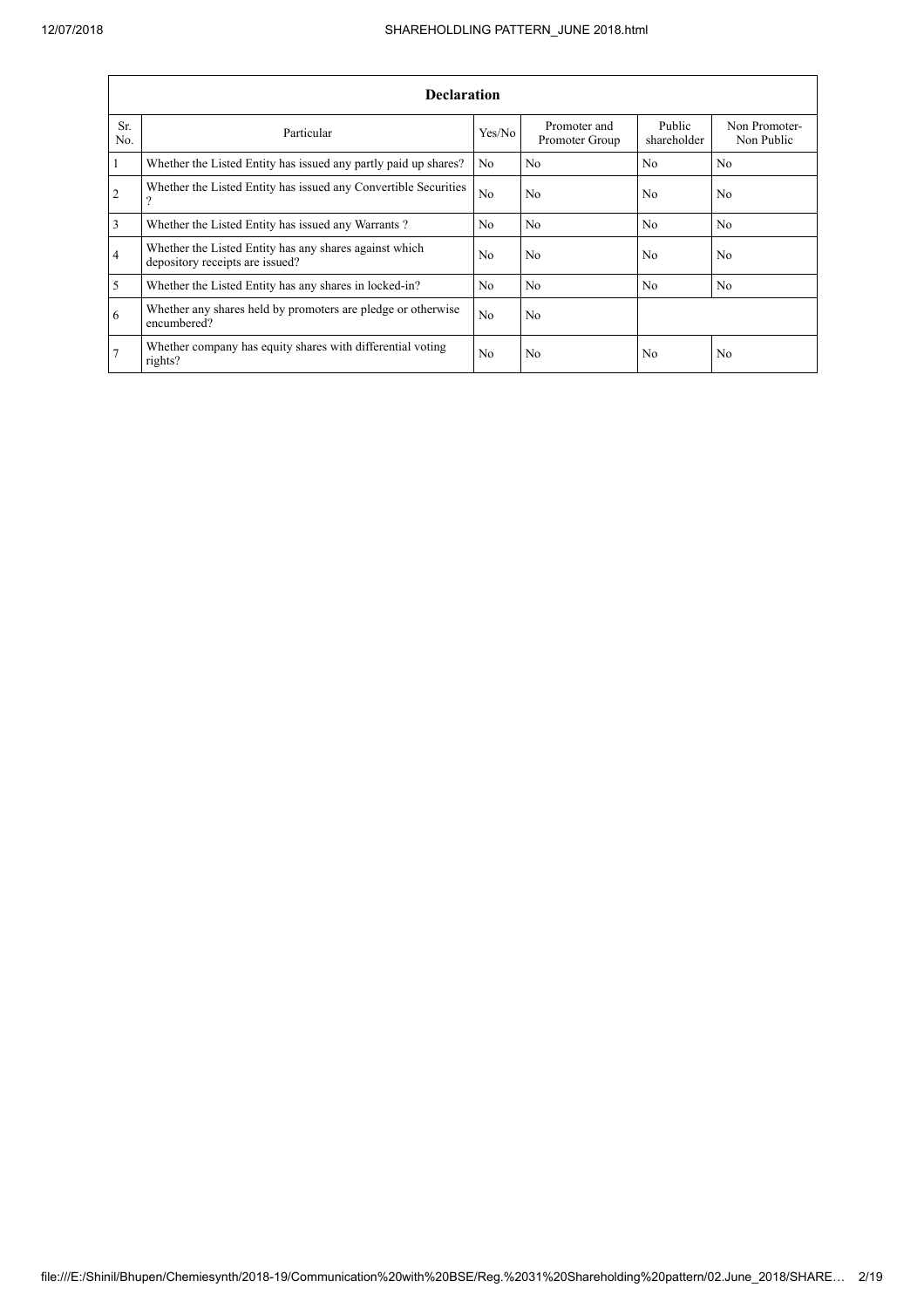|                                                |                                           |              |                       |                   |                          |                          | Table I - Summary Statement holding of specified securities |                  |                                                                  |                           |                     |  |
|------------------------------------------------|-------------------------------------------|--------------|-----------------------|-------------------|--------------------------|--------------------------|-------------------------------------------------------------|------------------|------------------------------------------------------------------|---------------------------|---------------------|--|
| Category<br>Category<br>of<br>$\rm(D)$<br>(II) |                                           | Nos. Of      | No. of<br>fully paid  | No. Of<br>Partly  | No. Of<br>shares         | Total nos.<br>shares     | Shareholding as a<br>% of total no. of                      |                  | Number of Voting Rights held in each<br>class of securities (IX) |                           |                     |  |
|                                                | shareholder                               | shareholders | up equity             | paid-up<br>equity | underlying<br>Depository | held (VII)               | shares (calculated<br>as per SCRR, 1957)                    |                  |                                                                  | No of Voting (XIV) Rights | Total as a          |  |
|                                                |                                           | (III)        | shares<br>held $(IV)$ | shares<br>held(V) | Receipts<br>(VI)         | $= (IV) +$<br>$(V)+(VI)$ | (VIII) As a % of<br>$(A+B+C2)$                              | Class<br>eg: $X$ | Class<br>eg:y                                                    | Total                     | $%$ of<br>$(A+B+C)$ |  |
| (A)                                            | Promoter<br>&<br>Promoter<br>Group        | 13           | 1837700               |                   |                          | 1837700                  | 59.86                                                       | 1837700          |                                                                  | 1837700                   | 59.86               |  |
| (B)                                            | Public                                    | 516          | 1232300               |                   |                          | 1232300                  | 40.14                                                       | 1232300          |                                                                  | 1232300                   | 40.14               |  |
| (C)                                            | Non<br>Promoter-<br>Non Public            |              |                       |                   |                          |                          |                                                             |                  |                                                                  |                           |                     |  |
| (C1)                                           | <b>Shares</b><br>underlying<br><b>DRs</b> |              |                       |                   |                          |                          |                                                             |                  |                                                                  |                           |                     |  |
| (C2)                                           | Shares held<br>by<br>Employee<br>Trusts   |              |                       |                   |                          |                          |                                                             |                  |                                                                  |                           |                     |  |
|                                                | Total                                     | 529          | 3070000               |                   |                          | 3070000                  | 100                                                         | 3070000          |                                                                  | 3070000                   | 100                 |  |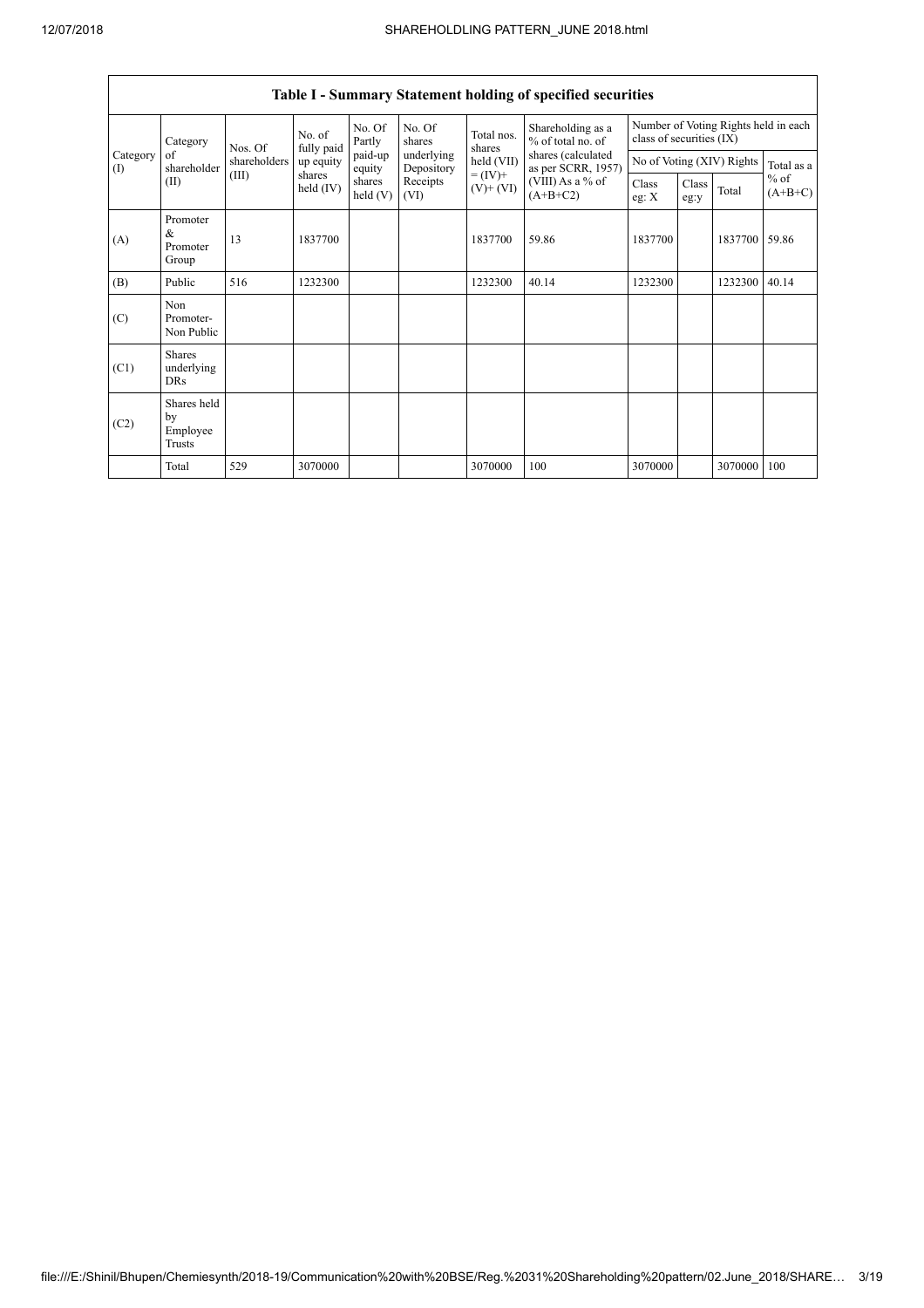|                          |                                                                                                      |             |                                           |                                                           | Table I - Summary Statement holding of specified securities                                                                                                                          |                                        |                                                  |                                                                               |                                                          |                                       |
|--------------------------|------------------------------------------------------------------------------------------------------|-------------|-------------------------------------------|-----------------------------------------------------------|--------------------------------------------------------------------------------------------------------------------------------------------------------------------------------------|----------------------------------------|--------------------------------------------------|-------------------------------------------------------------------------------|----------------------------------------------------------|---------------------------------------|
| Category<br>$($ $\Gamma$ | No. Of<br><b>Shares</b><br>Category<br>of<br>Outstanding<br>shareholder<br>(II)<br>securities<br>(X) | Underlying  | No. of<br><b>Shares</b><br>Underlying     | No. Of Shares<br>Underlying<br>Outstanding<br>convertible | Shareholding , as a $\%$<br>assuming full<br>conversion of<br>convertible securities (<br>as a percentage of<br>diluted share capital)<br>$(XI) = (VII)+(X) As a %$<br>of $(A+B+C2)$ | Number of<br>Locked in<br>shares (XII) |                                                  | Number of<br><b>Shares</b><br>pledged or<br>otherwise<br>encumbered<br>(XIII) |                                                          | Number of<br>equity shares<br>held in |
|                          |                                                                                                      | convertible | Outstanding<br><b>Warrants</b><br>$(X_i)$ | securities and<br>No. Of<br>Warrants (Xi)<br>(a)          |                                                                                                                                                                                      | No.<br>(a)                             | As a<br>$%$ of<br>total<br>Shares<br>held<br>(b) | No.<br>(a)                                                                    | As a<br>$\%$ of<br>total<br><b>Shares</b><br>held<br>(b) | dematerialized<br>form $(XIV)$        |
| (A)                      | Promoter<br>$\&$<br>Promoter<br>Group                                                                |             |                                           |                                                           | 59.86                                                                                                                                                                                |                                        |                                                  |                                                                               |                                                          | 1646360                               |
| (B)                      | Public                                                                                               |             |                                           |                                                           | 40.14                                                                                                                                                                                |                                        |                                                  |                                                                               |                                                          | 800                                   |
| (C)                      | Non<br>Promoter-<br>Non Public                                                                       |             |                                           |                                                           |                                                                                                                                                                                      |                                        |                                                  |                                                                               |                                                          |                                       |
| (C1)                     | <b>Shares</b><br>underlying<br><b>DRs</b>                                                            |             |                                           |                                                           |                                                                                                                                                                                      |                                        |                                                  |                                                                               |                                                          |                                       |
| (C2)                     | Shares held<br>by<br>Employee<br>Trusts                                                              |             |                                           |                                                           |                                                                                                                                                                                      |                                        |                                                  |                                                                               |                                                          |                                       |
|                          | Total                                                                                                |             |                                           |                                                           | 100                                                                                                                                                                                  |                                        |                                                  |                                                                               |                                                          | 1647160                               |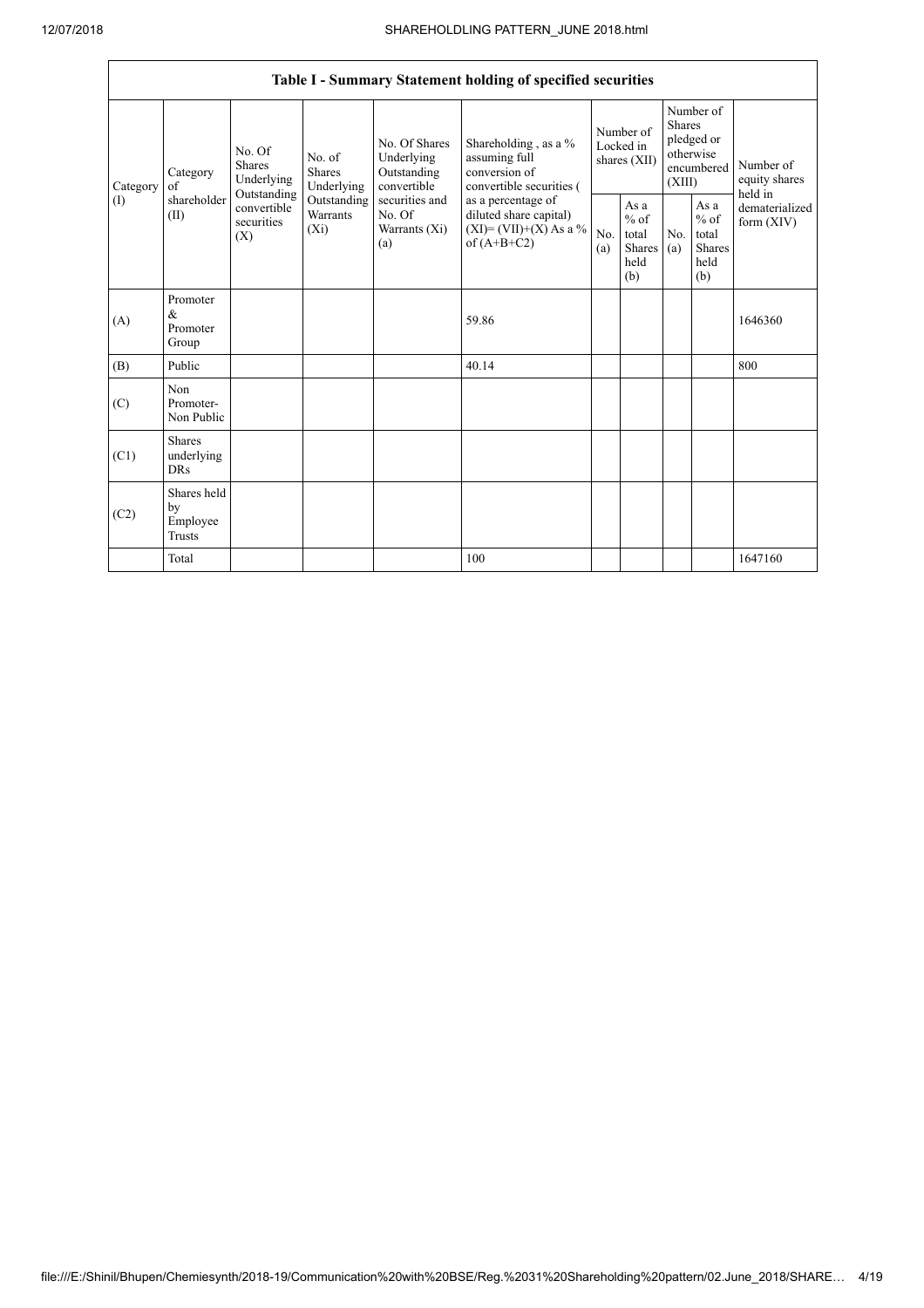|                                                                                             | Table II - Statement showing shareholding pattern of the Promoter and Promoter Group                                |                                                                              |                            |                                 |                                    |                             |                                                                                         |                               |               |                                 |                                 |  |
|---------------------------------------------------------------------------------------------|---------------------------------------------------------------------------------------------------------------------|------------------------------------------------------------------------------|----------------------------|---------------------------------|------------------------------------|-----------------------------|-----------------------------------------------------------------------------------------|-------------------------------|---------------|---------------------------------|---------------------------------|--|
|                                                                                             |                                                                                                                     |                                                                              | No. of                     | No.<br>Of                       | No. Of                             | Total<br>nos.               | Shareholding<br>as a % of total                                                         | each class of securities (IX) |               | Number of Voting Rights held in |                                 |  |
| Sr.                                                                                         | Category & Name<br>of the                                                                                           | Nos. Of<br>shareholders                                                      | fully<br>paid up<br>equity | Partly<br>paid-<br>up           | shares<br>underlying<br>Depository | shares<br>held<br>$(VII) =$ | no. of shares<br>(calculated as<br>per SCRR,<br>1957) (VIII)<br>As a % of<br>$(A+B+C2)$ | No of Voting (XIV) Rights     |               |                                 | Total<br>as a $%$               |  |
|                                                                                             | Shareholders (I)                                                                                                    | (III)                                                                        | shares<br>held (IV)        | equity<br>shares<br>held<br>(V) | Receipts<br>(VI)                   | $(IV)+$<br>$(V)$ +<br>(VI)  |                                                                                         | Class eg:<br>X                | Class<br>eg:y | Total                           | of<br>Total<br>Voting<br>rights |  |
| А                                                                                           | Table II - Statement showing shareholding pattern of the Promoter and Promoter Group                                |                                                                              |                            |                                 |                                    |                             |                                                                                         |                               |               |                                 |                                 |  |
| (1)                                                                                         | Indian                                                                                                              |                                                                              |                            |                                 |                                    |                             |                                                                                         |                               |               |                                 |                                 |  |
| (a)                                                                                         | Individuals/Hindu<br>undivided Family                                                                               | 13                                                                           | 1837700                    |                                 |                                    | 1837700                     | 59.86                                                                                   | 1837700                       |               | 1837700                         | 59.86                           |  |
| Sub-Total (A)<br>(1)                                                                        |                                                                                                                     | 13                                                                           | 1837700                    |                                 |                                    | 1837700                     | 59.86                                                                                   | 1837700                       |               | 1837700                         | 59.86                           |  |
| (2)                                                                                         | Foreign                                                                                                             |                                                                              |                            |                                 |                                    |                             |                                                                                         |                               |               |                                 |                                 |  |
| Total<br>Shareholding<br>of Promoter<br>and Promoter<br>Group $(A)=$<br>$(A)(1)+(A)$<br>(2) |                                                                                                                     | 13                                                                           | 1837700                    |                                 |                                    | 1837700                     | 59.86                                                                                   | 1837700                       |               | 1837700 59.86                   |                                 |  |
| B                                                                                           |                                                                                                                     | Table III - Statement showing shareholding pattern of the Public shareholder |                            |                                 |                                    |                             |                                                                                         |                               |               |                                 |                                 |  |
| (1)                                                                                         | Institutions                                                                                                        |                                                                              |                            |                                 |                                    |                             |                                                                                         |                               |               |                                 |                                 |  |
| (3)                                                                                         | Non-institutions                                                                                                    |                                                                              |                            |                                 |                                    |                             |                                                                                         |                               |               |                                 |                                 |  |
| (a(i))                                                                                      | Individuals -<br>i.Individual<br>shareholders<br>holding nominal<br>share capital up to<br>Rs. 2 lakhs.             | 509                                                                          | 91600                      |                                 |                                    | 91600                       | 2.98                                                                                    | 91600                         |               | 91600                           | 2.98                            |  |
| (a(ii))                                                                                     | Individuals - ii.<br>Individual<br>shareholders<br>holding nominal<br>share capital in<br>excess of Rs. 2<br>lakhs. | 1                                                                            | 128700                     |                                 |                                    | 128700                      | 4.19                                                                                    | 128700                        |               | 128700                          | 4.19                            |  |
| (e)                                                                                         | Any Other<br>(specify)                                                                                              | 6                                                                            | 1012000                    |                                 |                                    | 1012000 32.96               |                                                                                         | 1012000                       |               | 1012000 32.96                   |                                 |  |
| Sub-Total (B)<br>(3)                                                                        |                                                                                                                     | 516                                                                          | 1232300                    |                                 |                                    | 1232300                     | 40.14                                                                                   | 1232300                       |               | 1232300                         | 40.14                           |  |
| <b>Total Public</b><br>Shareholding<br>$(B)=(B)(1)+$<br>$(B)(2)+(B)(3)$                     |                                                                                                                     | 516                                                                          | 1232300                    |                                 |                                    | 1232300                     | 40.14                                                                                   | 1232300                       |               | 1232300                         | 40.14                           |  |
| $\mathbf C$                                                                                 | Table IV - Statement showing shareholding pattern of the Non Promoter- Non Public shareholder                       |                                                                              |                            |                                 |                                    |                             |                                                                                         |                               |               |                                 |                                 |  |
| Total (<br>$A+B+C2$ )                                                                       |                                                                                                                     | 529                                                                          | 3070000                    |                                 |                                    | 3070000                     | 100                                                                                     | 3070000                       |               | 3070000                         | 100                             |  |
| Total<br>$(A+B+C)$                                                                          |                                                                                                                     | 529                                                                          | 3070000                    |                                 |                                    | 3070000                     | 100                                                                                     | 3070000                       |               | 3070000                         | 100                             |  |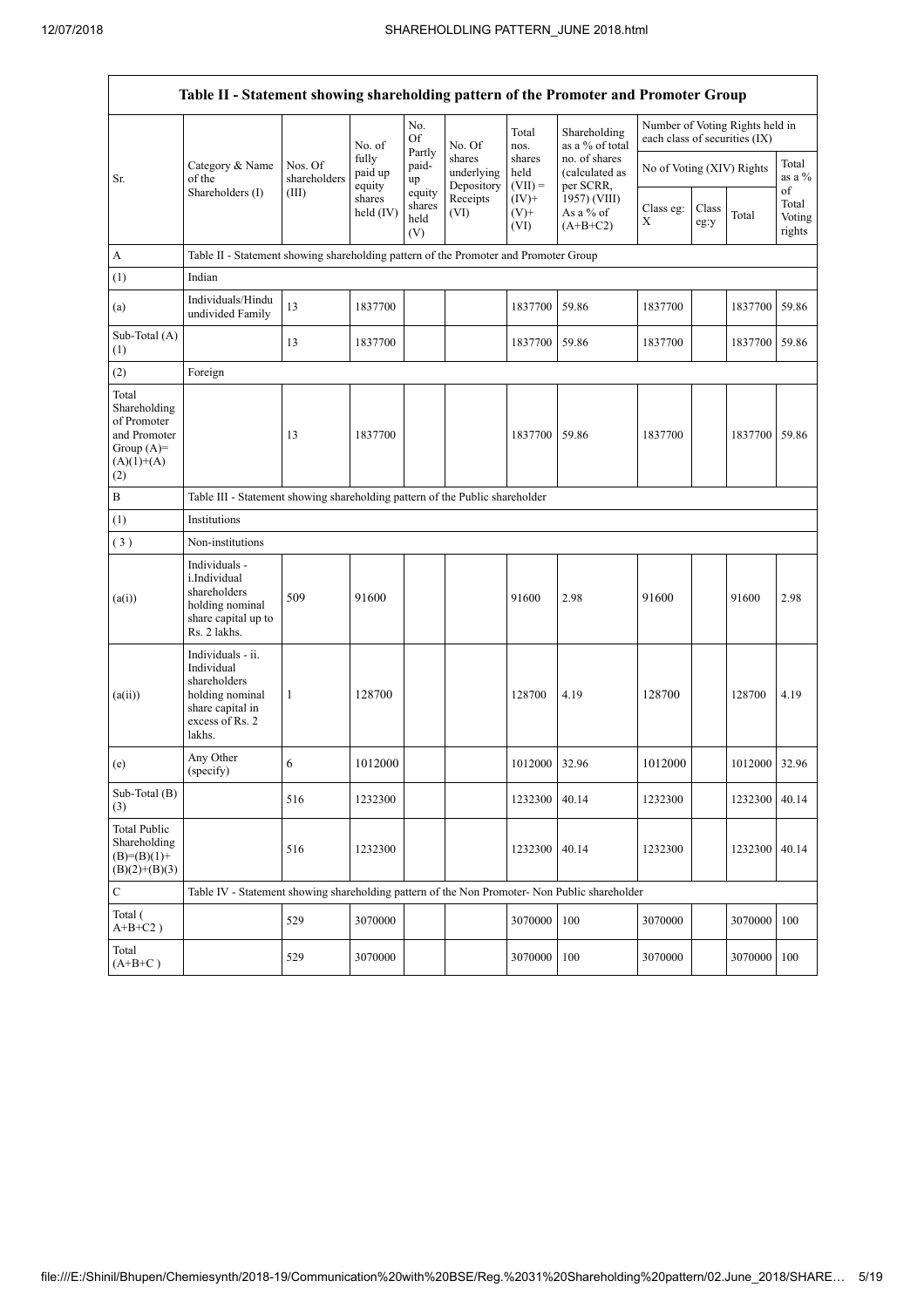|                                                                                         | Table II - Statement showing shareholding pattern of the Promoter and Promoter Group                                               |                                                                                      |                                                                 |                                                                                                                      |  |                                                        |     |                                                                  |                                         |  |  |
|-----------------------------------------------------------------------------------------|------------------------------------------------------------------------------------------------------------------------------------|--------------------------------------------------------------------------------------|-----------------------------------------------------------------|----------------------------------------------------------------------------------------------------------------------|--|--------------------------------------------------------|-----|------------------------------------------------------------------|-----------------------------------------|--|--|
|                                                                                         | No. Of<br><b>Shares</b><br>Underlying                                                                                              | No. of<br><b>Shares</b>                                                              | No. Of Shares<br>Underlying<br>Outstanding                      | Shareholding, as a %<br>assuming full<br>conversion of                                                               |  | Number of<br>Locked in<br>shares (XII)                 |     | Number of Shares<br>pledged or<br>otherwise<br>encumbered (XIII) | Number of<br>equity shares              |  |  |
| Sr.                                                                                     | Outstanding<br>convertible<br>securities<br>(X)                                                                                    | Underlying<br>Outstanding<br>Warrants<br>$(X_i)$                                     | convertible<br>securities and<br>No. Of<br>Warrants (Xi)<br>(a) | convertible securities (<br>as a percentage of<br>diluted share capital)<br>$(XI)=(VII)+(X) As a$<br>% of $(A+B+C2)$ |  | As a<br>$%$ of<br>total<br>Shares $(a)$<br>held<br>(b) | No. | As a % of total<br>Shares held<br>(b)                            | held in<br>dematerialized<br>form (XIV) |  |  |
| A                                                                                       |                                                                                                                                    | Table II - Statement showing shareholding pattern of the Promoter and Promoter Group |                                                                 |                                                                                                                      |  |                                                        |     |                                                                  |                                         |  |  |
| (1)                                                                                     | Indian                                                                                                                             |                                                                                      |                                                                 |                                                                                                                      |  |                                                        |     |                                                                  |                                         |  |  |
| (a)                                                                                     |                                                                                                                                    |                                                                                      |                                                                 | 59.86                                                                                                                |  |                                                        |     |                                                                  | 1646360                                 |  |  |
| Sub-Total (A)<br>(1)                                                                    |                                                                                                                                    |                                                                                      |                                                                 | 59.86                                                                                                                |  |                                                        |     |                                                                  | 1646360                                 |  |  |
| (2)                                                                                     | Foreign                                                                                                                            |                                                                                      |                                                                 |                                                                                                                      |  |                                                        |     |                                                                  |                                         |  |  |
| Total<br>Shareholding<br>of Promoter<br>and Promoter<br>Group $(A)=$<br>$(A)(1)+(A)(2)$ |                                                                                                                                    |                                                                                      |                                                                 | 59.86                                                                                                                |  |                                                        |     |                                                                  | 1646360                                 |  |  |
| $\, {\bf B}$                                                                            |                                                                                                                                    |                                                                                      |                                                                 | Table III - Statement showing shareholding pattern of the Public shareholder                                         |  |                                                        |     |                                                                  |                                         |  |  |
| (1)                                                                                     | Institutions                                                                                                                       |                                                                                      |                                                                 |                                                                                                                      |  |                                                        |     |                                                                  |                                         |  |  |
| (3)                                                                                     | Non-institutions                                                                                                                   |                                                                                      |                                                                 |                                                                                                                      |  |                                                        |     |                                                                  |                                         |  |  |
| (a(i))                                                                                  |                                                                                                                                    |                                                                                      |                                                                 | 2.98                                                                                                                 |  |                                                        |     |                                                                  | 800                                     |  |  |
| (a(ii))                                                                                 |                                                                                                                                    |                                                                                      |                                                                 | 4.19                                                                                                                 |  |                                                        |     |                                                                  | $\boldsymbol{0}$                        |  |  |
| (e)                                                                                     |                                                                                                                                    |                                                                                      |                                                                 | 32.96                                                                                                                |  |                                                        |     |                                                                  | $\boldsymbol{0}$                        |  |  |
| Sub-Total (B)<br>(3)                                                                    |                                                                                                                                    |                                                                                      |                                                                 | 40.14                                                                                                                |  |                                                        |     |                                                                  | 800                                     |  |  |
| <b>Total Public</b><br>Shareholding<br>$(B)= (B)(1) +$<br>$(B)(2)+(B)(3)$               |                                                                                                                                    |                                                                                      |                                                                 | 40.14                                                                                                                |  |                                                        |     |                                                                  | 800                                     |  |  |
| $\mathbf C$                                                                             |                                                                                                                                    |                                                                                      |                                                                 | Table IV - Statement showing shareholding pattern of the Non Promoter- Non Public shareholder                        |  |                                                        |     |                                                                  |                                         |  |  |
| Total (<br>$A+B+C2$ )                                                                   |                                                                                                                                    |                                                                                      |                                                                 | 100                                                                                                                  |  |                                                        |     |                                                                  | 1647160                                 |  |  |
| Total<br>$(A+B+C)$                                                                      |                                                                                                                                    |                                                                                      |                                                                 | 100                                                                                                                  |  |                                                        |     |                                                                  | 1647160                                 |  |  |
|                                                                                         | Textual<br>Disclosure of notes in case of promoter holiding in dematerialsed form is less than 100 percentage<br>Information $(1)$ |                                                                                      |                                                                 |                                                                                                                      |  |                                                        |     |                                                                  |                                         |  |  |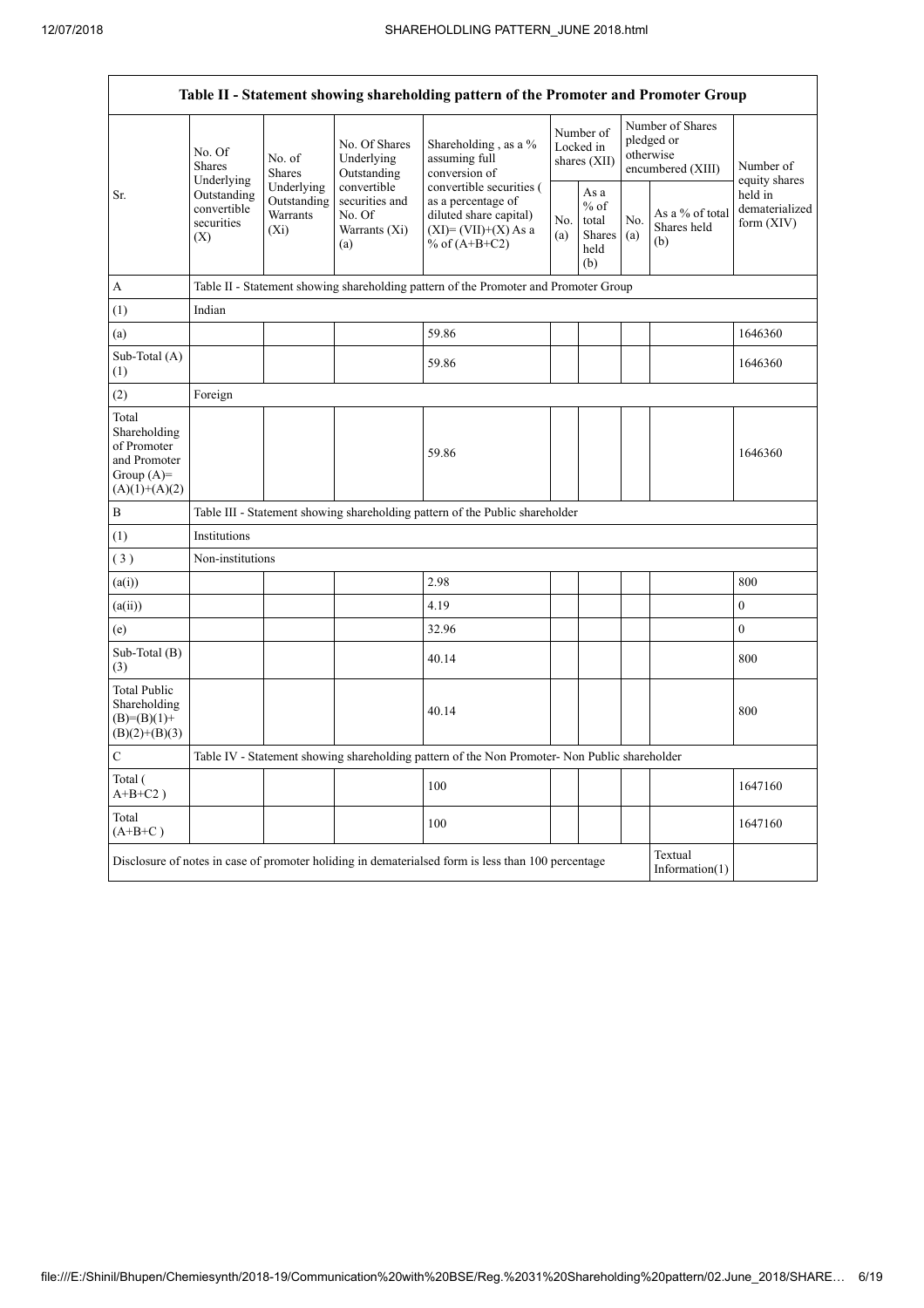|                       | <b>Text Block</b>                                                            |
|-----------------------|------------------------------------------------------------------------------|
| Textual Information() | Promoters are in the process of dematerialising their shares in the Company. |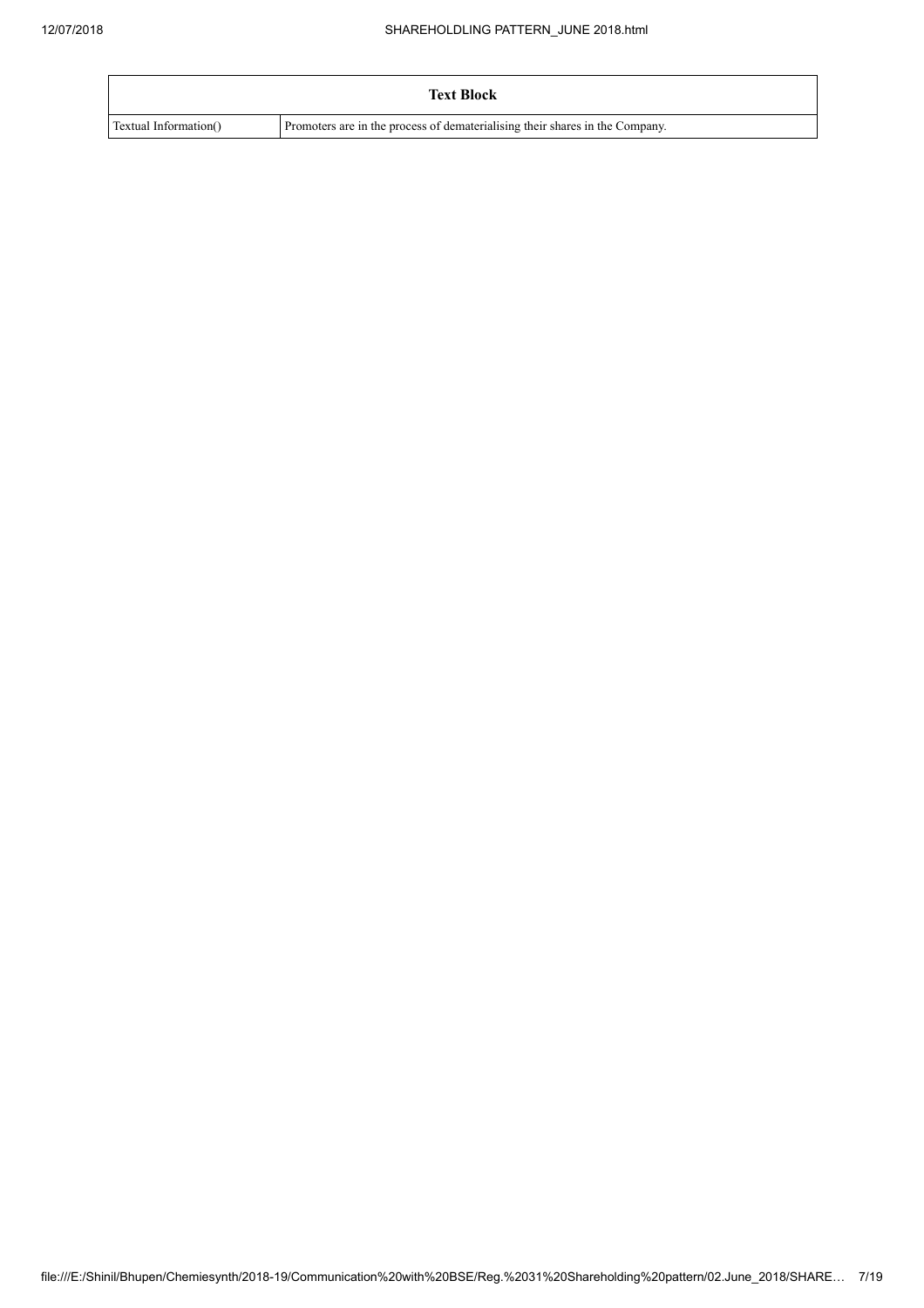| Individuals/Hindu undivided Family                                                                                                                                                       |                                                   |                                                 |                                                    |                                                 |                                                     |                                                  |                                               |  |  |  |
|------------------------------------------------------------------------------------------------------------------------------------------------------------------------------------------|---------------------------------------------------|-------------------------------------------------|----------------------------------------------------|-------------------------------------------------|-----------------------------------------------------|--------------------------------------------------|-----------------------------------------------|--|--|--|
| Searial No.                                                                                                                                                                              | $\mathbf{1}$                                      | $\sqrt{2}$                                      | $\overline{\mathbf{3}}$                            | $\overline{4}$                                  | 5                                                   | 6                                                | $\boldsymbol{7}$                              |  |  |  |
| Name of the<br>Shareholders (I)                                                                                                                                                          | <b>SATISH</b><br><b>BHOGILAL</b><br><b>ZAVERI</b> | <b>ZAVERI</b><br><b>SANDIP</b><br><b>SATISH</b> | <b>BHANURAI</b><br><b>NAGINDAS</b><br><b>MEHTA</b> | <b>CHARU</b><br><b>BHANURAI</b><br><b>MEHTA</b> | <b>NARENDRA</b><br><b>BHOGILAL</b><br><b>ZAVERI</b> | <b>SUSHILA</b><br><b>RAMESH</b><br><b>ZAVERI</b> | <b>PANNA</b><br><b>SURESH</b><br><b>MEHTA</b> |  |  |  |
| PAN(II)                                                                                                                                                                                  | AAAPZ1555F                                        | AAAPZ0982C                                      | AABPM3573D                                         | AAFPM7423C                                      | AAAPZ0163D                                          | AAAPZ0401C                                       | AAAPM8088S                                    |  |  |  |
| No. of fully paid<br>up equity shares<br>held (IV)                                                                                                                                       | 1094760                                           | 360500                                          | 242500                                             | 36000                                           | 26000                                               | 24000                                            | 14000                                         |  |  |  |
| No. Of Partly paid-<br>up equity shares<br>held (V)                                                                                                                                      |                                                   |                                                 |                                                    |                                                 |                                                     |                                                  |                                               |  |  |  |
| No. Of shares<br>underlying<br>Depository<br>Receipts (VI)                                                                                                                               |                                                   |                                                 |                                                    |                                                 |                                                     |                                                  |                                               |  |  |  |
| Total nos. shares<br>held $(VII) = (IV) +$<br>$(V)$ + $(VI)$                                                                                                                             | 1094760                                           | 360500                                          | 242500                                             | 36000                                           | 26000                                               | 24000                                            | 14000                                         |  |  |  |
| Shareholding as a<br>% of total no. of<br>shares (calculated<br>as per SCRR,<br>1957) (VIII) As a<br>% of $(A+B+C2)$                                                                     | 35.66                                             | 11.74                                           | 7.9                                                | 1.17                                            | 0.85                                                | 0.78                                             | 0.46                                          |  |  |  |
| Number of Voting Rights held in each class of securities (IX)                                                                                                                            |                                                   |                                                 |                                                    |                                                 |                                                     |                                                  |                                               |  |  |  |
| Class eg:X                                                                                                                                                                               | 1094760                                           | 360500                                          | 242500                                             | 36000                                           | 26000                                               | 24000                                            | 14000                                         |  |  |  |
| Class eg:y                                                                                                                                                                               |                                                   |                                                 |                                                    |                                                 |                                                     |                                                  |                                               |  |  |  |
| Total                                                                                                                                                                                    | 1094760                                           | 360500                                          | 242500                                             | 36000                                           | 26000                                               | 24000                                            | 14000                                         |  |  |  |
| Total as a % of<br><b>Total Voting rights</b>                                                                                                                                            | 35.66                                             | 11.74                                           | 7.9                                                | 1.17                                            | 0.85                                                | 0.78                                             | 0.46                                          |  |  |  |
| No. Of Shares<br>Underlying<br>Outstanding<br>convertible<br>securities (X)                                                                                                              |                                                   |                                                 |                                                    |                                                 |                                                     |                                                  |                                               |  |  |  |
| No. of Shares<br>Underlying<br>Outstanding<br>Warrants (Xi)                                                                                                                              |                                                   |                                                 |                                                    |                                                 |                                                     |                                                  |                                               |  |  |  |
| No. Of Shares<br>Underlying<br>Outstanding<br>convertible<br>securities and No.<br>Of Warrants (Xi)<br>(a)                                                                               |                                                   |                                                 |                                                    |                                                 |                                                     |                                                  |                                               |  |  |  |
| Shareholding, as a<br>% assuming full<br>conversion of<br>convertible<br>securities (as a<br>percentage of<br>diluted share<br>capital) (XI)=<br>$(VII)+(Xi)(a)$ As a<br>% of $(A+B+C2)$ | 35.66                                             | 11.74                                           | 7.9                                                | 1.17                                            | 0.85                                                | 0.78                                             | 0.46                                          |  |  |  |
| Number of Locked in shares (XII)                                                                                                                                                         |                                                   |                                                 |                                                    |                                                 |                                                     |                                                  |                                               |  |  |  |
| No. (a)                                                                                                                                                                                  |                                                   |                                                 |                                                    |                                                 |                                                     |                                                  |                                               |  |  |  |
| As a % of total<br>Shares held (b)                                                                                                                                                       |                                                   |                                                 |                                                    |                                                 |                                                     |                                                  |                                               |  |  |  |
| Number of Shares pledged or otherwise encumbered (XIII)                                                                                                                                  |                                                   |                                                 |                                                    |                                                 |                                                     |                                                  |                                               |  |  |  |
| No. $(a)$                                                                                                                                                                                |                                                   |                                                 |                                                    |                                                 |                                                     |                                                  |                                               |  |  |  |
| As a % of total<br>Shares held (b)                                                                                                                                                       |                                                   |                                                 |                                                    |                                                 |                                                     |                                                  |                                               |  |  |  |
| Number of equity<br>shares held in<br>dematerialized<br>form $(XIV)$                                                                                                                     | 1094760                                           | 360500                                          | 179100                                             | $\boldsymbol{0}$                                | $\boldsymbol{0}$                                    | $\boldsymbol{0}$                                 | $\boldsymbol{0}$                              |  |  |  |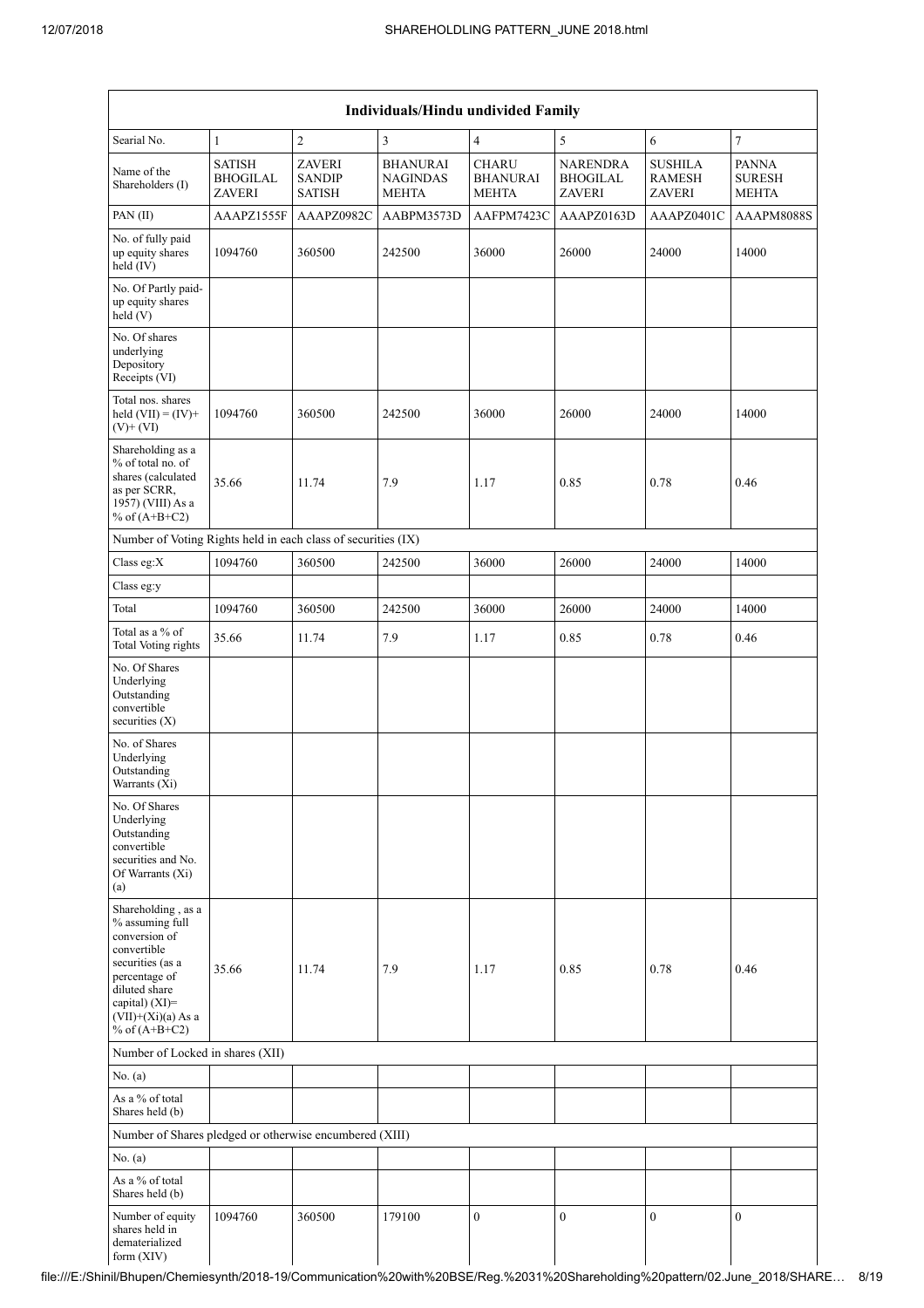| Reason for not providing PAN    |          |          |          |          |          |          |          |
|---------------------------------|----------|----------|----------|----------|----------|----------|----------|
| Reason for not<br>providing PAN |          |          |          |          |          |          |          |
| Shareholder type                | Promoter | Promoter | Promoter | Promoter | Promoter | Promoter | Promoter |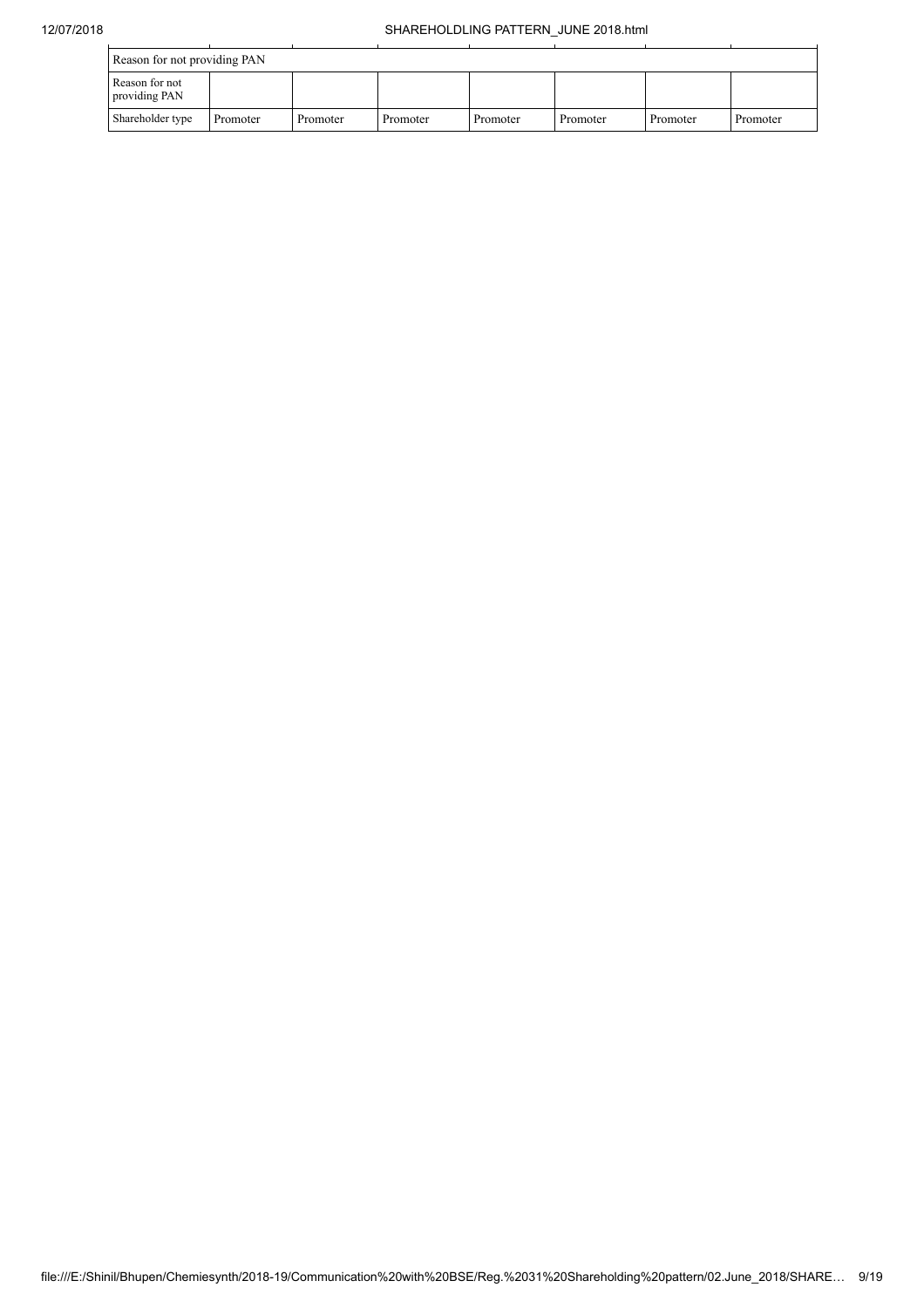| Individuals/Hindu undivided Family                                                                                                                                                          |                                 |                                                               |                                             |                             |                                                   |                                                 |  |  |  |  |
|---------------------------------------------------------------------------------------------------------------------------------------------------------------------------------------------|---------------------------------|---------------------------------------------------------------|---------------------------------------------|-----------------------------|---------------------------------------------------|-------------------------------------------------|--|--|--|--|
| Searial No.                                                                                                                                                                                 | 8                               | 9                                                             | 10                                          | 11                          | 12                                                | 13                                              |  |  |  |  |
| Name of the<br>Shareholders (I)                                                                                                                                                             | <b>KAMAL S</b><br><b>ZAVERI</b> | <b>RUSHABH</b><br><b>BHANURAI</b><br><b>MEHTA</b>             | <b>DILIP</b><br>CHAMPAKLAL<br><b>ZAVERI</b> | R<br><b>BALASUBRAMANIAN</b> | <b>DARSHANA</b><br><b>SATISH</b><br><b>ZAVERI</b> | <b>GAUTAM</b><br><b>RAMESH</b><br><b>ZAVERI</b> |  |  |  |  |
| PAN(II)                                                                                                                                                                                     | AAAPZ1554E                      | AABPM3574E                                                    | AAAPZ2113M                                  | ABEPR9439B                  | AAHPZ8063B                                        | AAAPZ2420R                                      |  |  |  |  |
| No. of fully paid<br>up equity shares<br>held (IV)                                                                                                                                          | 12000                           | 9340                                                          | 6600                                        | 6000                        | 3000                                              | 3000                                            |  |  |  |  |
| No. Of Partly paid-<br>up equity shares<br>held (V)                                                                                                                                         |                                 |                                                               |                                             |                             |                                                   |                                                 |  |  |  |  |
| No. Of shares<br>underlying<br>Depository<br>Receipts (VI)                                                                                                                                  |                                 |                                                               |                                             |                             |                                                   |                                                 |  |  |  |  |
| Total nos. shares<br>held $(VII) = (IV) +$<br>$(V)+(VI)$                                                                                                                                    | 12000                           | 9340                                                          | 6600                                        | 6000                        | 3000                                              | 3000                                            |  |  |  |  |
| Shareholding as a<br>% of total no. of<br>shares (calculated<br>as per SCRR,<br>1957) (VIII) As a<br>% of $(A+B+C2)$                                                                        | 0.39                            | 0.3                                                           | 0.21                                        | 0.2                         | 0.1                                               | 0.1                                             |  |  |  |  |
|                                                                                                                                                                                             |                                 | Number of Voting Rights held in each class of securities (IX) |                                             |                             |                                                   |                                                 |  |  |  |  |
| Class eg:X                                                                                                                                                                                  | 12000                           | 9340                                                          | 6600                                        | 6000                        | 3000                                              | 3000                                            |  |  |  |  |
| Class eg:y                                                                                                                                                                                  |                                 |                                                               |                                             |                             |                                                   |                                                 |  |  |  |  |
| Total                                                                                                                                                                                       | 12000                           | 9340                                                          | 6600                                        | 6000                        | 3000                                              | 3000                                            |  |  |  |  |
| Total as a % of<br><b>Total Voting rights</b>                                                                                                                                               | 0.39                            | 0.3                                                           | 0.21                                        | 0.2                         | 0.1                                               | 0.1                                             |  |  |  |  |
| No. Of Shares<br>Underlying<br>Outstanding<br>convertible<br>securities $(X)$                                                                                                               |                                 |                                                               |                                             |                             |                                                   |                                                 |  |  |  |  |
| No. of Shares<br>Underlying<br>Outstanding<br>Warrants (Xi)                                                                                                                                 |                                 |                                                               |                                             |                             |                                                   |                                                 |  |  |  |  |
| No. Of Shares<br>Underlying<br>Outstanding<br>convertible<br>securities and No.<br>Of Warrants (Xi)<br>(a)                                                                                  |                                 |                                                               |                                             |                             |                                                   |                                                 |  |  |  |  |
| Shareholding, as a<br>% assuming full<br>conversion of<br>convertible<br>securities (as a<br>percentage of<br>diluted share<br>capital) $(XI)$ =<br>$(VII)+(Xi)(a)$ As a<br>% of $(A+B+C2)$ | 0.39                            | 0.3                                                           | 0.21                                        | 0.2                         | 0.1                                               | 0.1                                             |  |  |  |  |
| Number of Locked in shares (XII)                                                                                                                                                            |                                 |                                                               |                                             |                             |                                                   |                                                 |  |  |  |  |
| No. (a)                                                                                                                                                                                     |                                 |                                                               |                                             |                             |                                                   |                                                 |  |  |  |  |
| As a % of total<br>Shares held (b)                                                                                                                                                          |                                 |                                                               |                                             |                             |                                                   |                                                 |  |  |  |  |
|                                                                                                                                                                                             |                                 | Number of Shares pledged or otherwise encumbered (XIII)       |                                             |                             |                                                   |                                                 |  |  |  |  |
| No. (a)                                                                                                                                                                                     |                                 |                                                               |                                             |                             |                                                   |                                                 |  |  |  |  |
| As a % of total<br>Shares held (b)                                                                                                                                                          |                                 |                                                               |                                             |                             |                                                   |                                                 |  |  |  |  |
| Number of equity<br>shares held in<br>dematerialized<br>form (XIV)                                                                                                                          | 12000                           | $\boldsymbol{0}$                                              | $\boldsymbol{0}$                            | $\boldsymbol{0}$            | $\boldsymbol{0}$                                  | $\boldsymbol{0}$                                |  |  |  |  |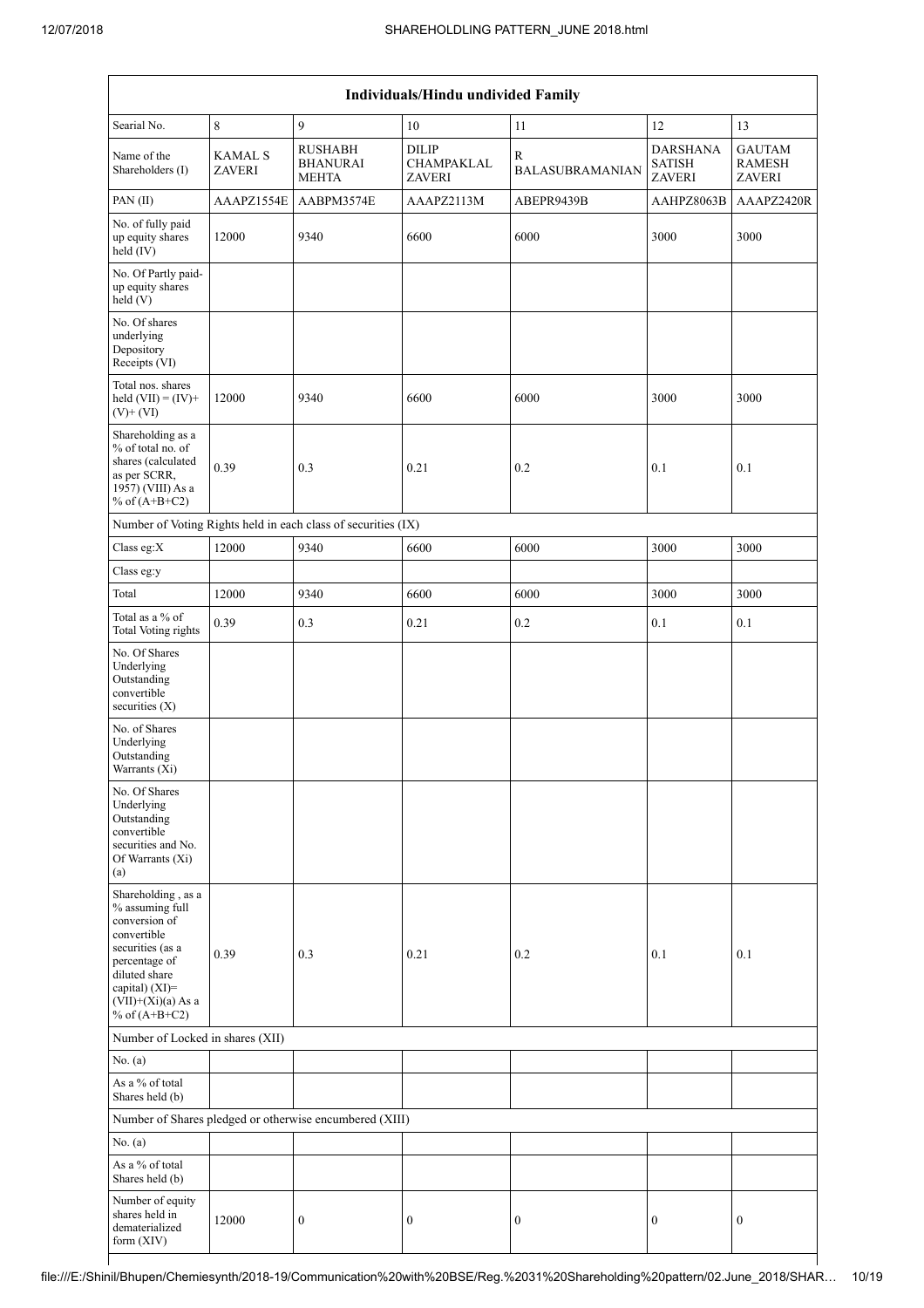| Reason for not providing PAN    |          |          |          |          |          |          |  |
|---------------------------------|----------|----------|----------|----------|----------|----------|--|
| Reason for not<br>providing PAN |          |          |          |          |          |          |  |
| Shareholder type                | Promoter | Promoter | Promoter | Promoter | Promoter | Promoter |  |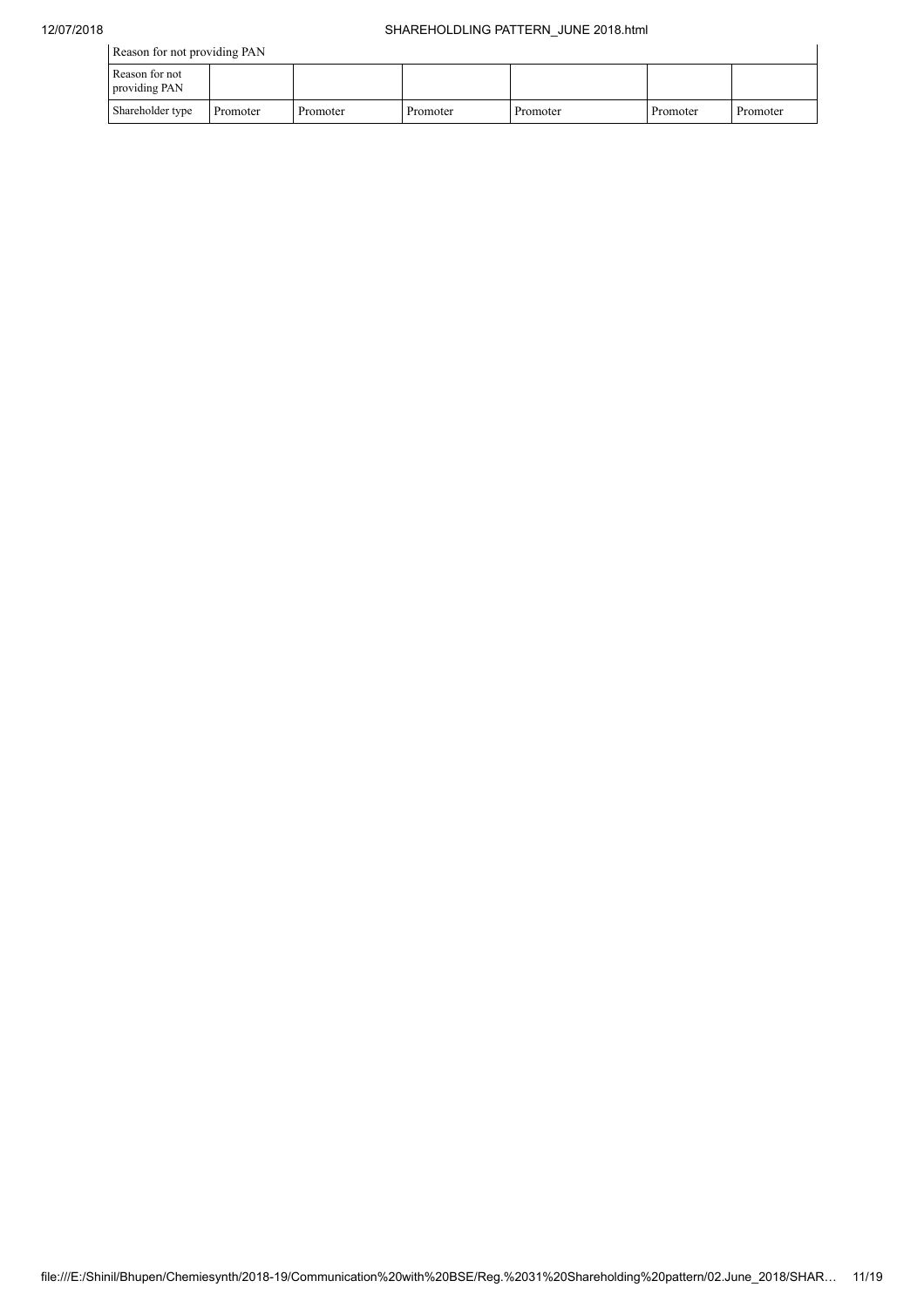|                                                                                                                                                                                          | Individuals/Hindu undivided Family                            |  |  |  |  |  |  |  |  |
|------------------------------------------------------------------------------------------------------------------------------------------------------------------------------------------|---------------------------------------------------------------|--|--|--|--|--|--|--|--|
| Searial No.                                                                                                                                                                              |                                                               |  |  |  |  |  |  |  |  |
| Name of the<br>Shareholders (I)                                                                                                                                                          | Click here to go back                                         |  |  |  |  |  |  |  |  |
| PAN(II)                                                                                                                                                                                  | Total                                                         |  |  |  |  |  |  |  |  |
| No. of fully paid<br>up equity shares<br>$\text{held}(\text{IV})$                                                                                                                        | 1837700                                                       |  |  |  |  |  |  |  |  |
| No. Of Partly paid-<br>up equity shares<br>held (V)                                                                                                                                      |                                                               |  |  |  |  |  |  |  |  |
| No. Of shares<br>underlying<br>Depository<br>Receipts (VI)                                                                                                                               |                                                               |  |  |  |  |  |  |  |  |
| Total nos. shares<br>held $(VII) = (IV) +$<br>$(V)$ + $(VI)$                                                                                                                             | 1837700                                                       |  |  |  |  |  |  |  |  |
| Shareholding as a<br>% of total no. of<br>shares (calculated<br>as per SCRR,<br>1957) (VIII) As a<br>% of $(A+B+C2)$                                                                     | 59.86                                                         |  |  |  |  |  |  |  |  |
|                                                                                                                                                                                          | Number of Voting Rights held in each class of securities (IX) |  |  |  |  |  |  |  |  |
| Class eg:X                                                                                                                                                                               | 1837700                                                       |  |  |  |  |  |  |  |  |
| Class eg:y                                                                                                                                                                               |                                                               |  |  |  |  |  |  |  |  |
| Total                                                                                                                                                                                    | 1837700                                                       |  |  |  |  |  |  |  |  |
| Total as a % of<br><b>Total Voting rights</b>                                                                                                                                            | 59.86                                                         |  |  |  |  |  |  |  |  |
| No. Of Shares<br>Underlying<br>Outstanding<br>convertible<br>securities (X)                                                                                                              |                                                               |  |  |  |  |  |  |  |  |
| No. of Shares<br>Underlying<br>Outstanding<br>Warrants (Xi)                                                                                                                              |                                                               |  |  |  |  |  |  |  |  |
| No. Of Shares<br>Underlying<br>Outstanding<br>convertible<br>securities and No.<br>Of Warrants (Xi)<br>(a)                                                                               |                                                               |  |  |  |  |  |  |  |  |
| Shareholding, as a<br>% assuming full<br>conversion of<br>convertible<br>securities (as a<br>percentage of<br>diluted share<br>capital) (XI)=<br>$(VII)+(Xi)(a)$ As a<br>% of $(A+B+C2)$ | 59.86                                                         |  |  |  |  |  |  |  |  |
| Number of Locked in shares (XII)                                                                                                                                                         |                                                               |  |  |  |  |  |  |  |  |
| No. $(a)$                                                                                                                                                                                |                                                               |  |  |  |  |  |  |  |  |
| As a % of total<br>Shares held (b)                                                                                                                                                       |                                                               |  |  |  |  |  |  |  |  |
|                                                                                                                                                                                          | Number of Shares pledged or otherwise encumbered (XIII)       |  |  |  |  |  |  |  |  |
| No. (a)                                                                                                                                                                                  |                                                               |  |  |  |  |  |  |  |  |
| As a % of total<br>Shares held (b)                                                                                                                                                       |                                                               |  |  |  |  |  |  |  |  |
| Number of equity<br>shares held in<br>dematerialized<br>form $(XIV)$                                                                                                                     | 1646360                                                       |  |  |  |  |  |  |  |  |
| Reason for not providing PAN                                                                                                                                                             |                                                               |  |  |  |  |  |  |  |  |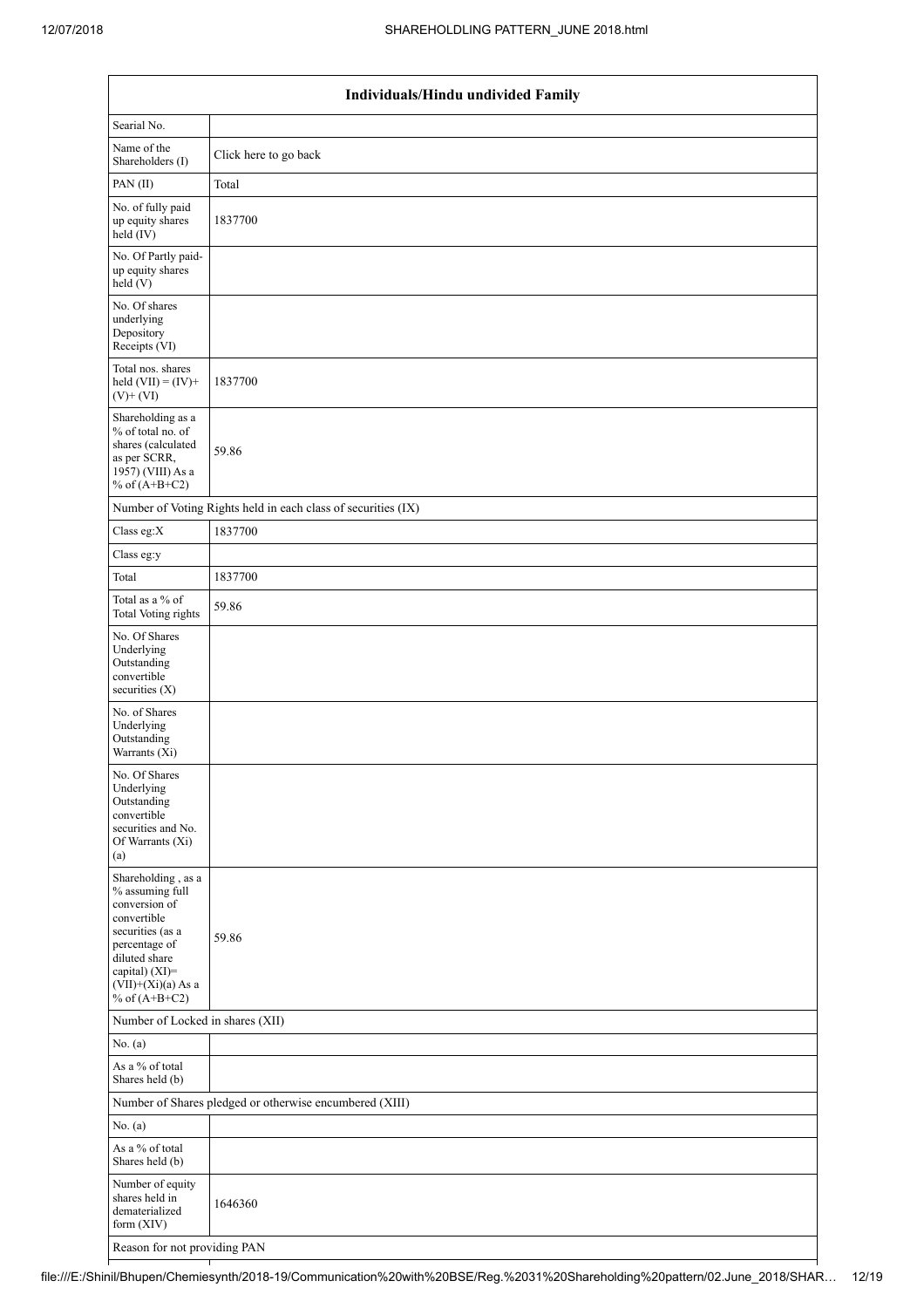| Reason for not<br>providing PAN |  |
|---------------------------------|--|
| Shareholder type                |  |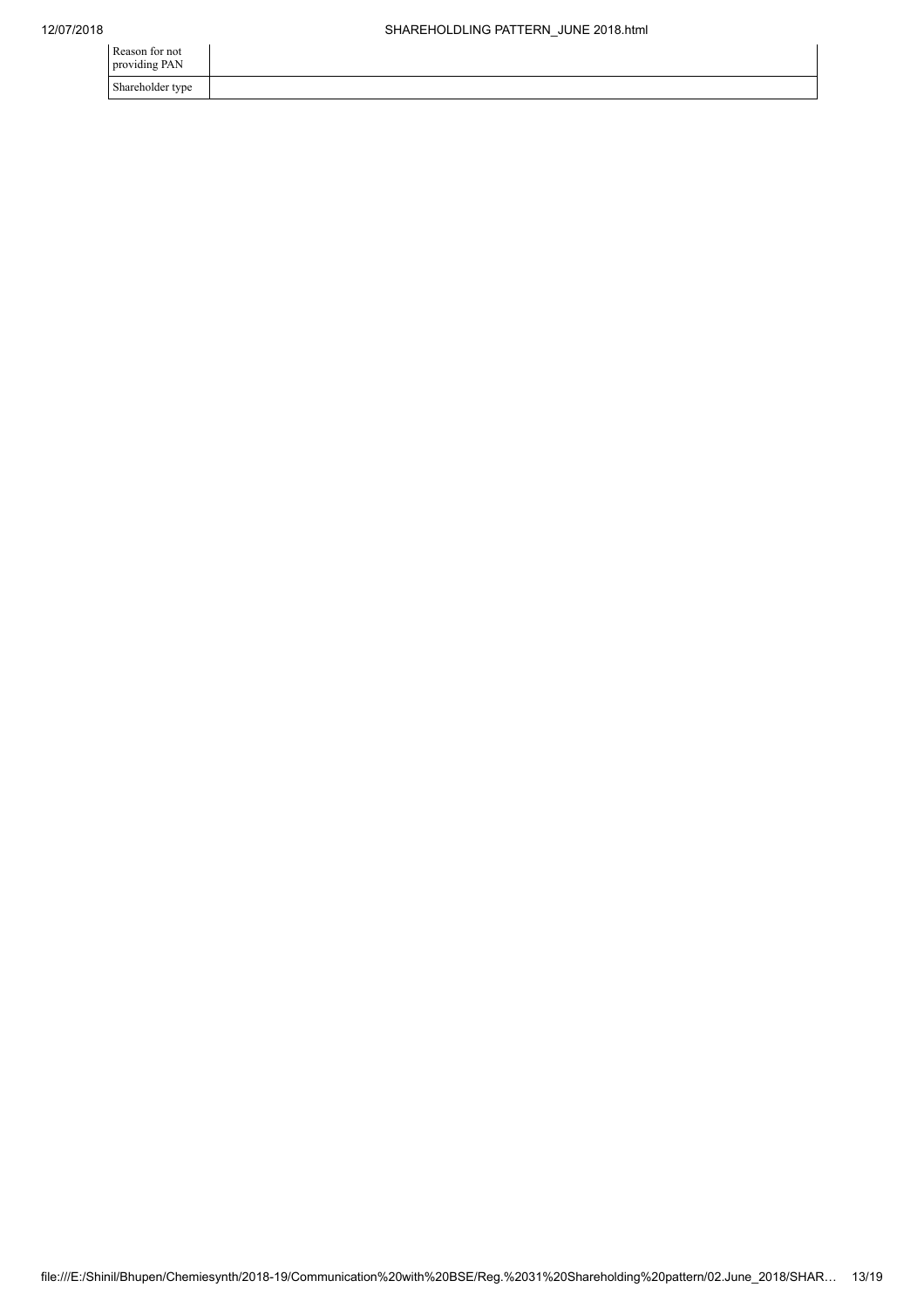$\overline{\phantom{a}}$ 

| Individuals - ii. Individual shareholders holding nominal share capital in excess of Rs. 2 lakhs.                                                                                    |                                                               |                       |  |  |  |
|--------------------------------------------------------------------------------------------------------------------------------------------------------------------------------------|---------------------------------------------------------------|-----------------------|--|--|--|
| Searial No.                                                                                                                                                                          | $\mathbf{1}$                                                  |                       |  |  |  |
| Name of the<br>Shareholders (I)                                                                                                                                                      | <b>GAURAV MALLIK</b>                                          | Click here to go back |  |  |  |
| PAN(II)                                                                                                                                                                              | ZZZZZ9999Z<br>Total                                           |                       |  |  |  |
| No. of fully paid<br>up equity shares<br>held (IV)                                                                                                                                   | 128700                                                        | 128700                |  |  |  |
| No. Of Partly paid-<br>up equity shares<br>held(V)                                                                                                                                   |                                                               |                       |  |  |  |
| No. Of shares<br>underlying<br>Depository<br>Receipts (VI)                                                                                                                           |                                                               |                       |  |  |  |
| Total nos. shares<br>held $(VII) = (IV) +$<br>$(V)+(VI)$                                                                                                                             | 128700                                                        | 128700                |  |  |  |
| Shareholding as a<br>% of total no. of<br>shares (calculated<br>as per SCRR,<br>1957) (VIII) As a<br>% of $(A+B+C2)$                                                                 | 4.19                                                          | 4.19                  |  |  |  |
|                                                                                                                                                                                      | Number of Voting Rights held in each class of securities (IX) |                       |  |  |  |
| Class eg: X                                                                                                                                                                          | 128700                                                        | 128700                |  |  |  |
| Class eg:y                                                                                                                                                                           |                                                               |                       |  |  |  |
| Total                                                                                                                                                                                | 128700                                                        | 128700                |  |  |  |
| Total as a % of<br><b>Total Voting rights</b>                                                                                                                                        | 4.19                                                          | 4.19                  |  |  |  |
| No. Of Shares<br>Underlying<br>Outstanding<br>convertible<br>securities $(X)$                                                                                                        |                                                               |                       |  |  |  |
| No. of Shares<br>Underlying<br>Outstanding<br>Warrants (Xi)                                                                                                                          |                                                               |                       |  |  |  |
| No. Of Shares<br>Underlying<br>Outstanding<br>convertible<br>securities and No.<br>Of Warrants (Xi)<br>(a)                                                                           |                                                               |                       |  |  |  |
| Shareholding, as a<br>% assuming full<br>conversion of<br>convertible<br>securities (as a<br>percentage of<br>diluted share<br>capital) (XI)=<br>$(VII)+(X)$ As a %<br>of $(A+B+C2)$ | 4.19                                                          | 4.19                  |  |  |  |
| Number of Locked in shares (XII)                                                                                                                                                     |                                                               |                       |  |  |  |
| No. (a)                                                                                                                                                                              |                                                               |                       |  |  |  |
| As a % of total<br>Shares held (b)                                                                                                                                                   |                                                               |                       |  |  |  |
| Number of equity<br>shares held in<br>dematerialized<br>form $(XIV)$                                                                                                                 | $\boldsymbol{0}$                                              | $\boldsymbol{0}$      |  |  |  |
| Reason for not providing PAN                                                                                                                                                         |                                                               |                       |  |  |  |
| Reason for not<br>providing PAN                                                                                                                                                      | Textual Information(1)                                        |                       |  |  |  |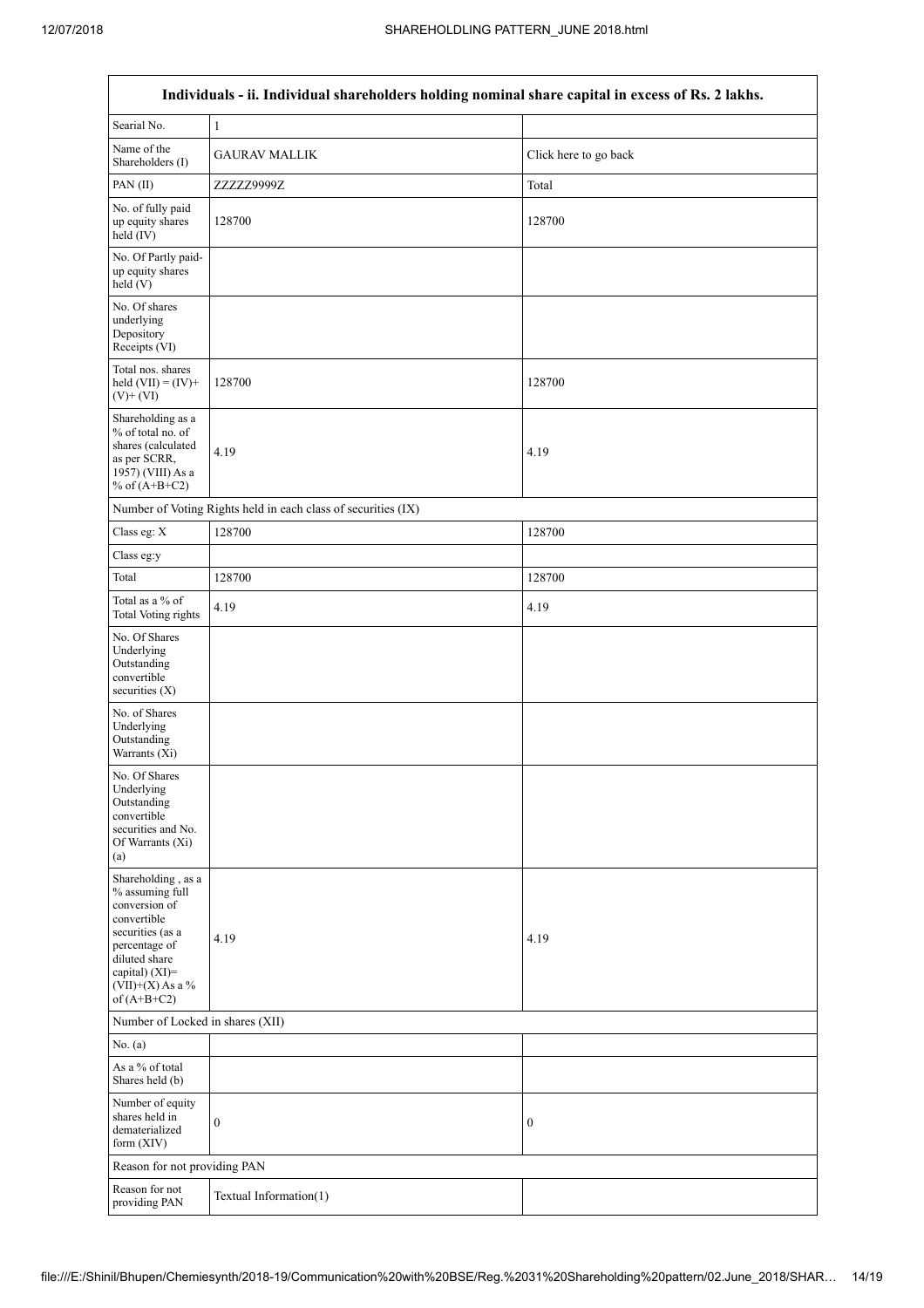|                        | <b>Text Block</b>    |
|------------------------|----------------------|
| Textual Information(1) | <b>NOT AVAILABLE</b> |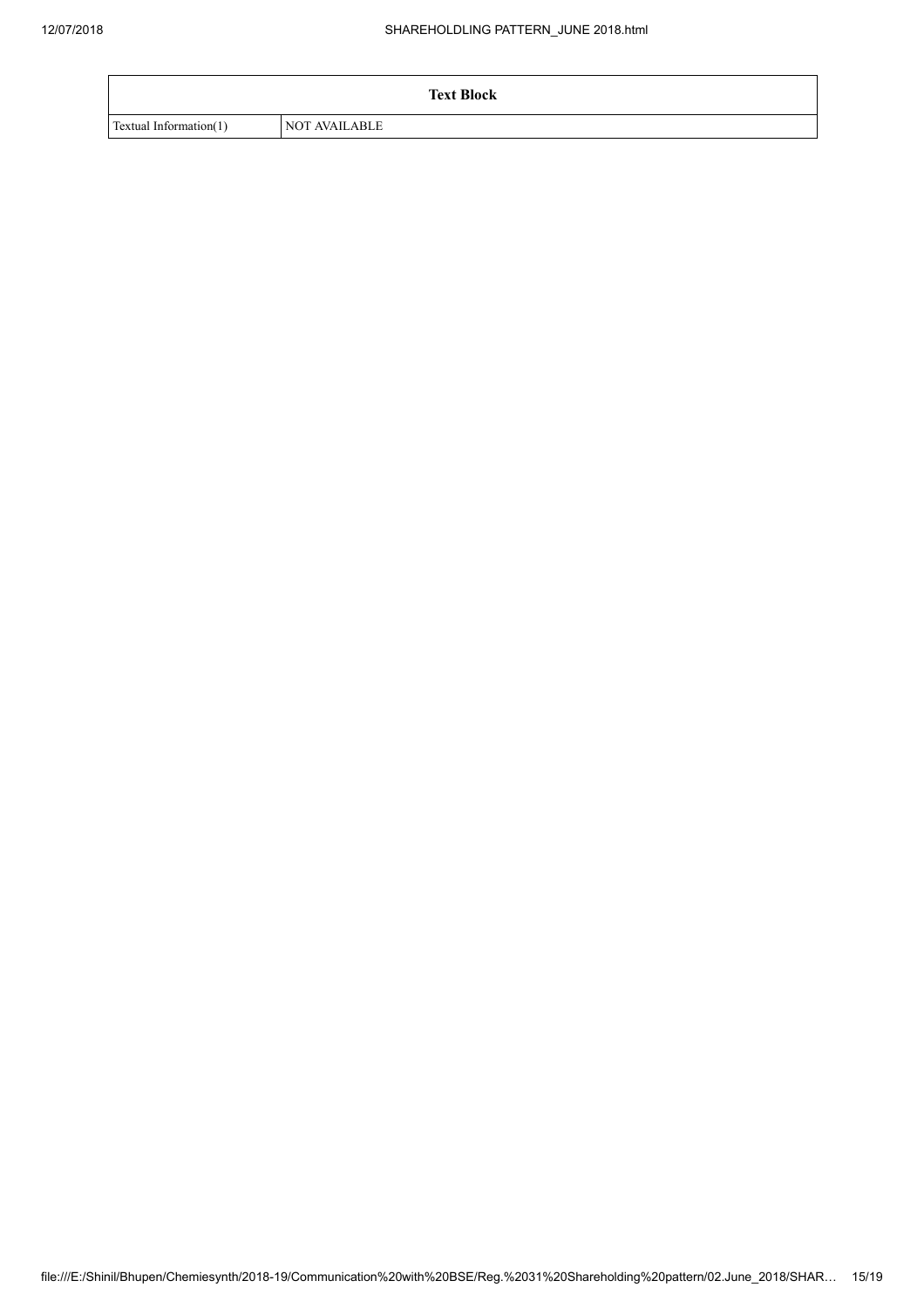|                                                                                                                                                                                         | Any Other (specify)        |                                                               |                                                  |                                           |                          |
|-----------------------------------------------------------------------------------------------------------------------------------------------------------------------------------------|----------------------------|---------------------------------------------------------------|--------------------------------------------------|-------------------------------------------|--------------------------|
| Searial No.                                                                                                                                                                             | $\mathbf{1}$               | $\mathbf{2}$                                                  | $\mathfrak{Z}$                                   | $\overline{4}$                            |                          |
| Category                                                                                                                                                                                | <b>Bodies</b><br>Corporate | <b>Bodies Corporate</b>                                       | <b>Bodies Corporate</b>                          | <b>Bodies Corporate</b>                   |                          |
| Category / More<br>than 1 percentage                                                                                                                                                    | Category                   | More than 1 percentage of<br>shareholding                     | More than 1 percentage of<br>shareholding        | More than 1 percentage of<br>shareholding |                          |
| Name of the<br>Shareholders (I)                                                                                                                                                         |                            | <b>UNITED</b><br><b>PHOSPHOROUS</b><br><b>LIMITED</b>         | <b>SOUTH DELHI</b><br><b>INVESTMENTS (P) LTD</b> | <b>SRF</b>                                | Click here to<br>go back |
| PAN $(II)$                                                                                                                                                                              |                            | AABCS1698Z                                                    | ZZZZZ9999Z                                       | ZZZZZ9999Z                                | Total                    |
| No. of the<br>Shareholders (I)                                                                                                                                                          | 6                          | 1                                                             | $\mathbf{1}$                                     | 1                                         | 6                        |
| No. of fully paid<br>up equity shares<br>$\text{held}(\text{IV})$                                                                                                                       | 1012000                    | 921000                                                        | 34900                                            | 32900                                     | 1012000                  |
| No. Of Partly paid-<br>up equity shares<br>held(V)                                                                                                                                      |                            |                                                               |                                                  |                                           |                          |
| No. Of shares<br>underlying<br>Depository<br>Receipts (VI)                                                                                                                              |                            |                                                               |                                                  |                                           |                          |
| Total nos. shares<br>held $(VII) = (IV) +$<br>$(V)+(VI)$                                                                                                                                | 1012000                    | 921000                                                        | 34900                                            | 32900                                     | 1012000                  |
| Shareholding as a<br>% of total no. of<br>shares (calculated<br>as per SCRR,<br>1957) (VIII) As a<br>% of $(A+B+C2)$                                                                    | 32.96                      | 30                                                            | 1.14                                             | 1.07                                      | 32.96                    |
|                                                                                                                                                                                         |                            | Number of Voting Rights held in each class of securities (IX) |                                                  |                                           |                          |
| Class eg: X                                                                                                                                                                             | 1012000                    | 921000                                                        | 34900                                            | 32900                                     | 1012000                  |
| Class eg:y                                                                                                                                                                              |                            |                                                               |                                                  |                                           |                          |
| Total                                                                                                                                                                                   | 1012000                    | 921000                                                        | 34900                                            | 32900                                     | 1012000                  |
| Total as a % of<br><b>Total Voting rights</b>                                                                                                                                           | 32.96                      | 30                                                            | 1.14                                             | 1.07                                      | 32.96                    |
| No. Of Shares<br>Underlying<br>Outstanding<br>convertible<br>securities $(X)$                                                                                                           |                            |                                                               |                                                  |                                           |                          |
| No. of Shares<br>Underlying<br>Outstanding<br>Warrants (Xi)                                                                                                                             |                            |                                                               |                                                  |                                           |                          |
| No. Of Shares<br>Underlying<br>Outstanding<br>convertible<br>securities and No.<br>Of Warrants (Xi)<br>(a)                                                                              |                            |                                                               |                                                  |                                           |                          |
| Shareholding, as a<br>% assuming full<br>conversion of<br>convertible<br>securities (as a<br>percentage of<br>diluted share<br>capital) $(XI)$ =<br>$(VII)+(X)$ As a %<br>of $(A+B+C2)$ | 32.96                      | 30                                                            | 1.14                                             | 1.07                                      | 32.96                    |
| Number of Locked in shares (XII)                                                                                                                                                        |                            |                                                               |                                                  |                                           |                          |
| No. (a)                                                                                                                                                                                 |                            |                                                               |                                                  |                                           |                          |
| As a % of total<br>Shares held (b)                                                                                                                                                      |                            |                                                               |                                                  |                                           |                          |
| Number of equity                                                                                                                                                                        | $\boldsymbol{0}$           | $\boldsymbol{0}$                                              | $\boldsymbol{0}$                                 | $\boldsymbol{0}$                          | $\boldsymbol{0}$         |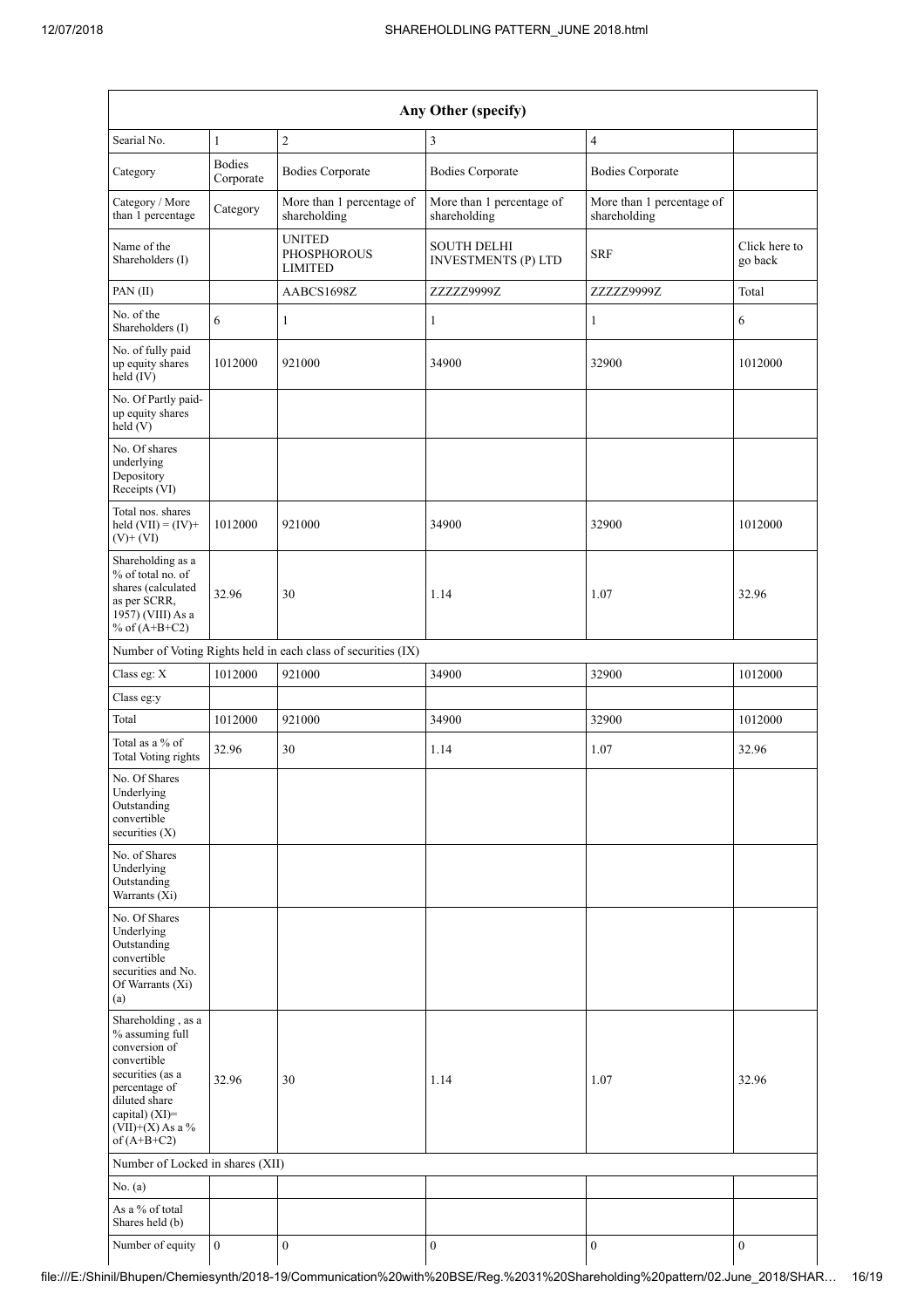| shares held in<br>dematerialized<br>form $(XIV)$ |  |  |                        |                        |  |
|--------------------------------------------------|--|--|------------------------|------------------------|--|
| Reason for not providing PAN                     |  |  |                        |                        |  |
| Reason for not<br>providing PAN                  |  |  | Textual Information(1) | Textual Information(2) |  |